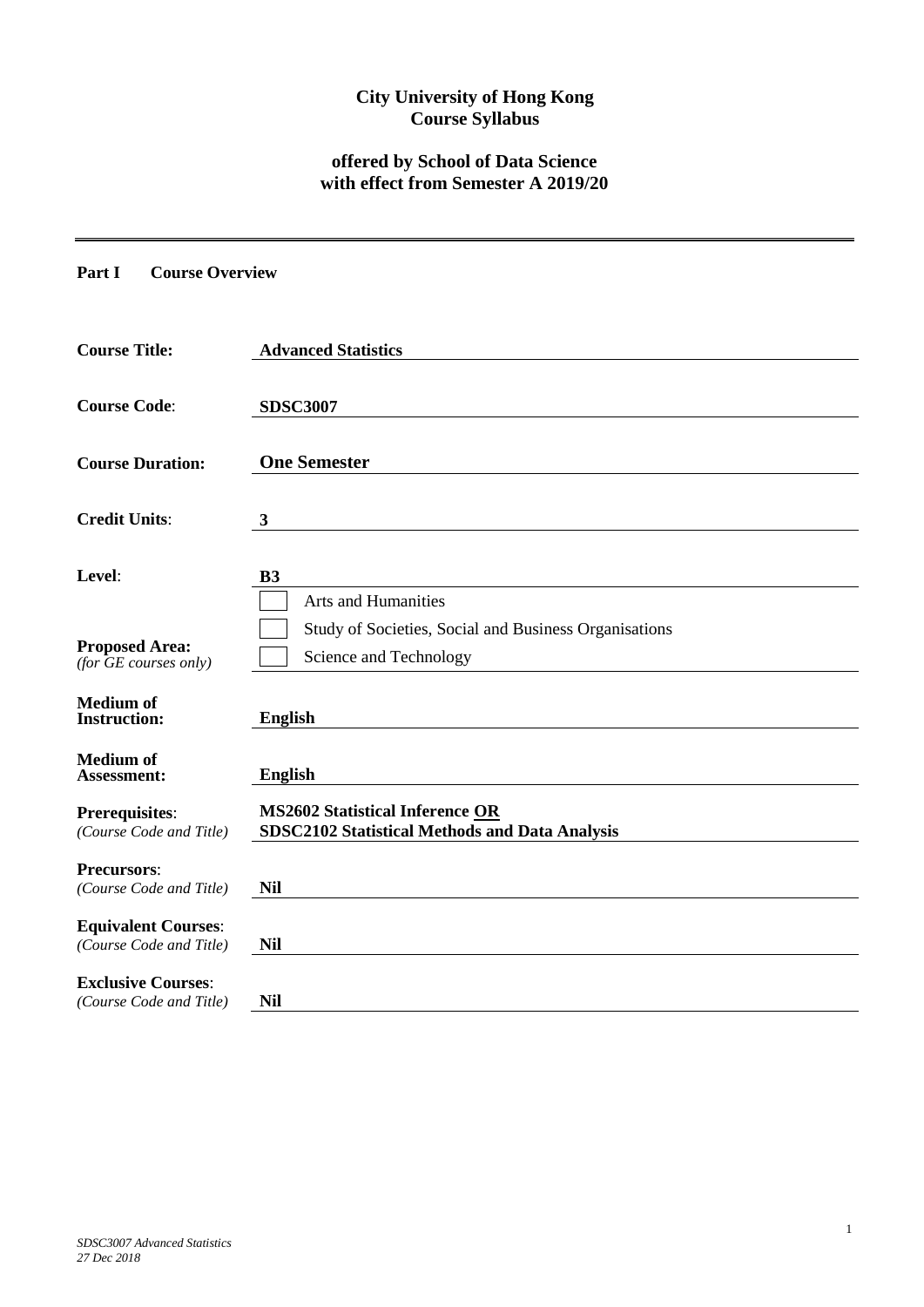### **Part II Course Details**

### **1. Abstract**

*(A 150-word description about the course)*

In this course, students will learn statistical theories and methods for drawing inference from data. Fundamental statistical concepts and theories in point estimation, hypothesis testing and asymptotic inference are taught. Students will learn properties that good parameter estimates and hypothesis tests should possess, and use them as criteria in the development and justification of parameter estimators and test procedures. Some fundamental aspects of the linear model theories are also covered.

### **2. Course Intended Learning Outcomes (CILOs)**

*(CILOs state what the student is expected to be able to do at the end of the course according to a given standard of performance.)*

| No. | $CLOS$ <sup>#</sup>                                                                                                             | Weighting*  | Discovery-enriched |                |    |
|-----|---------------------------------------------------------------------------------------------------------------------------------|-------------|--------------------|----------------|----|
|     |                                                                                                                                 | (i f)       | curriculum related |                |    |
|     |                                                                                                                                 | applicable) | learning outcomes  |                |    |
|     |                                                                                                                                 |             | (please tick where |                |    |
|     |                                                                                                                                 |             | appropriate)       |                |    |
|     |                                                                                                                                 |             | Al                 | A <sub>2</sub> | A3 |
| 1.  | Derive sufficient statistics, maximum likelihood                                                                                | 25%         |                    |                |    |
|     | estimators, and likelihood ratio tests                                                                                          |             |                    |                |    |
| 2.  | <b>Establish</b> limiting distribution of sample estimators and                                                                 | 35%         | $\sqrt{ }$         |                |    |
|     | asymptotic inference results                                                                                                    |             |                    |                |    |
| 3.  | <b>Justify</b> point estimators and hypothesis test procedures                                                                  | 20%         | N                  |                |    |
|     | with statistical decision theory.                                                                                               |             |                    |                |    |
| 4.  | <b>Elaborate</b> the theory of linear models.                                                                                   | 20%         |                    |                |    |
|     | $*$ If $\ldots$ ; between $\ldots$ and $\ldots$ and $\ldots$ and $\ldots$ and $\ldots$ and $\ldots$ and $\ldots$ $\ldots$ 1000/ | 1000'       |                    |                |    |

*\* If weighting is assigned to CILOs, they should add up to 100%.* | 100%

*# Please specify the alignment of CILOs to the Gateway Education Programme Intended Learning outcomes (PILOs) in Section A of Annex.* 

*A1: Attitude* 

*Develop an attitude of discovery/innovation/creativity, as demonstrated by students possessing a strong sense of curiosity, asking questions actively, challenging assumptions or engaging in inquiry together with teachers.*

*A2: Ability*

*Develop the ability/skill needed to discover/innovate/create, as demonstrated by students possessing critical thinking skills to assess ideas, acquiring research skills, synthesizing knowledge across disciplines or applying academic knowledge to self-life problems.*

A3: *Accomplishments*

*Demonstrate accomplishment of discovery/innovation/creativity through producing /constructing creative works/new artefacts, effective solutions to real-life problems or new processes.*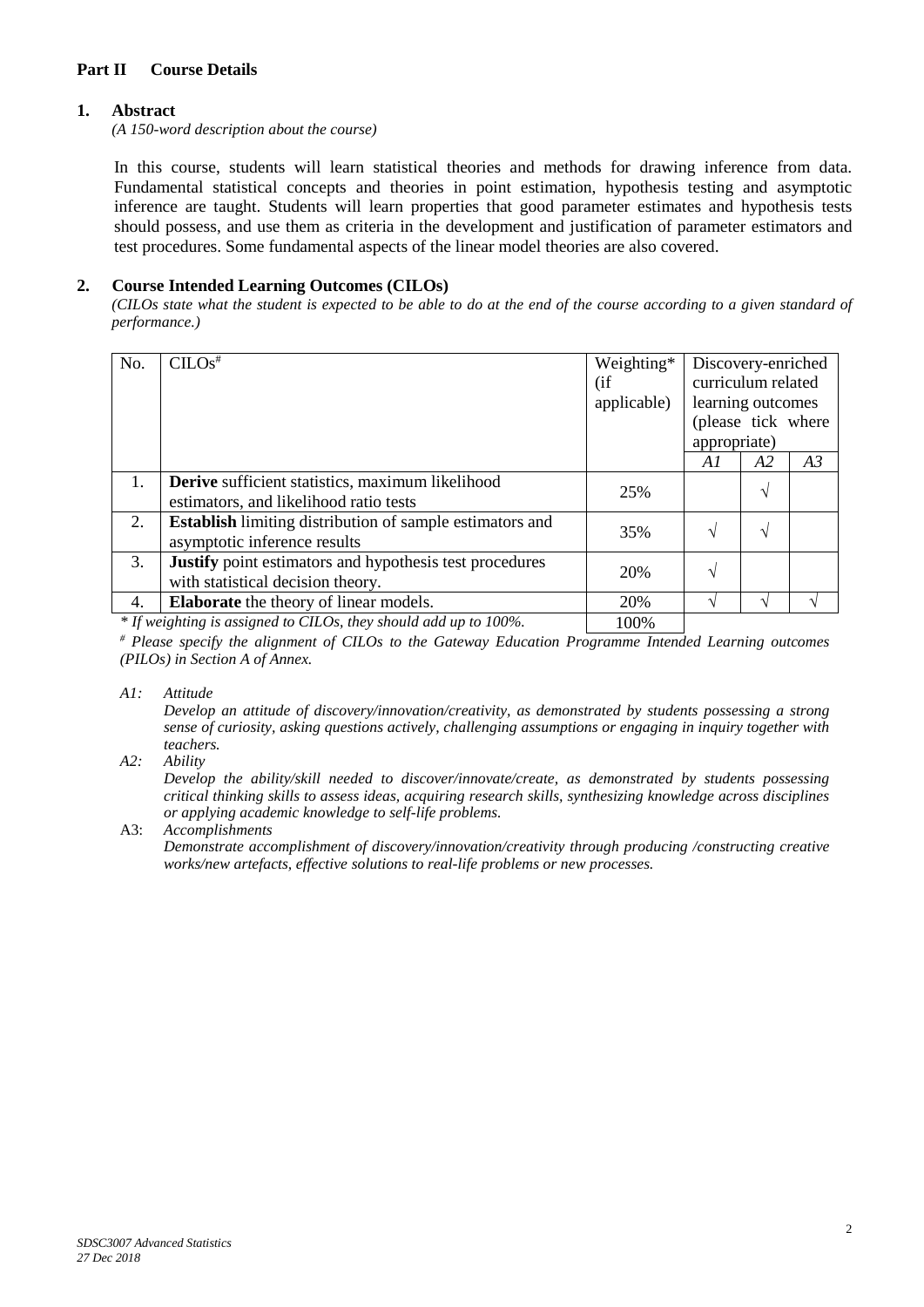### **3. Teaching and Learning Activities (TLAs)**

*(TLAs designed to facilitate students' achievement of the CILOs.)*

| <b>TLA</b>            | <b>Brief Description</b>                                                                                                                                                                                | CILO No. |   | Hours/week<br>(if applicable) |                    |
|-----------------------|---------------------------------------------------------------------------------------------------------------------------------------------------------------------------------------------------------|----------|---|-------------------------------|--------------------|
|                       |                                                                                                                                                                                                         |          | ∍ | 4                             |                    |
| Lecture               | Learning through teaching is primarily<br>based on lectures. In-class exercises will be<br>used to facilitate conceptual understanding<br>and applications of various statistical<br>inference methods. |          |   |                               | 26 hours/ semester |
| Tutorial<br>Exercises | The exercises provide students with the<br>opportunities to familiarize and apply the<br>statistical inference methods and theories<br>learnt during the lectures.                                      |          |   |                               | 13 hours/ semester |

### **4. Assessment Tasks/Activities (ATs)**

*(ATs are designed to assess how well the students achieve the CILOs.)*

| <b>Assessment Tasks/Activities</b>      | CILO No. |  |  |  | Weighting* | Remarks |  |
|-----------------------------------------|----------|--|--|--|------------|---------|--|
|                                         |          |  |  |  |            |         |  |
| Continuous Assessment: 50%              |          |  |  |  |            |         |  |
| Test                                    |          |  |  |  | 25%        |         |  |
| Assignments                             |          |  |  |  | 25%        |         |  |
| Examination: $50\%$ (duration: 2 hours) |          |  |  |  |            |         |  |
| Examination                             |          |  |  |  | 50%        |         |  |
| * The weightings should add up to 100%. |          |  |  |  | 100%       |         |  |

For a student to pass the course, at least 30% of the maximum mark for the examination should be obtained.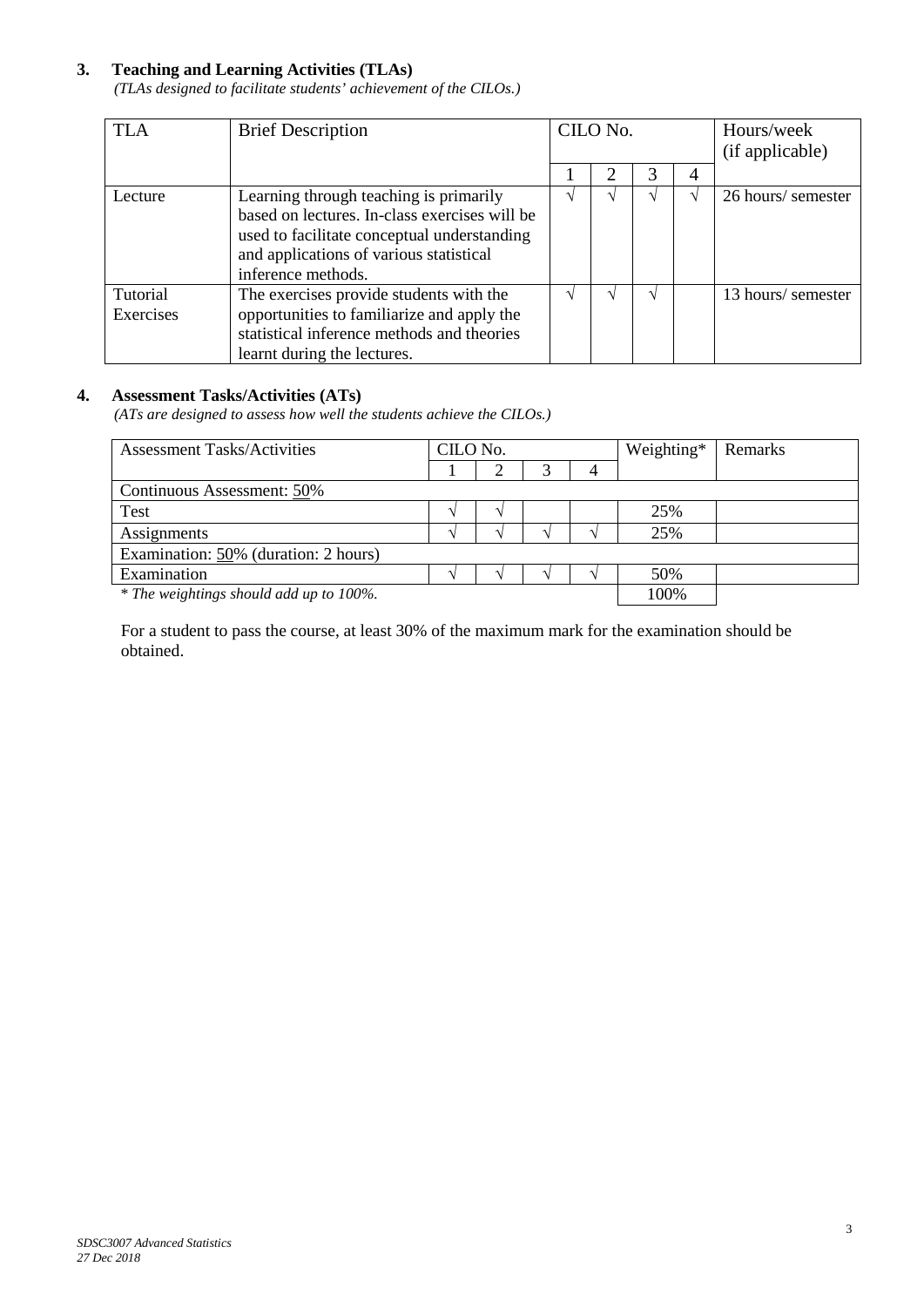## **5. Assessment Rubrics**

*(Grading of student achievements is based on student performance in assessment tasks/activities with the following rubrics.)*

| <b>Assessment Task</b> | Criterion                                                                                                                                                                                                                                                                                                                                      | Excellent     | Good          | Fair          | Marginal     | Failure                                    |
|------------------------|------------------------------------------------------------------------------------------------------------------------------------------------------------------------------------------------------------------------------------------------------------------------------------------------------------------------------------------------|---------------|---------------|---------------|--------------|--------------------------------------------|
|                        |                                                                                                                                                                                                                                                                                                                                                | $(A+, A, A-)$ | $(B+, B, B-)$ | $(C+, C, C-)$ | (D)          | (F)                                        |
| 1. Test                | 2-hour test to assess students' conceptual understanding of<br>statistical inference theory and method.                                                                                                                                                                                                                                        | High          | Significant   | Moderate      | <b>Basic</b> | Not even<br>reaching<br>marginal<br>levels |
| Assignments            | Students' ability to employ correct statistical inference<br>methods and to justify the methods using appropriate<br>theory. Explanation and presentation of results are also<br>assessed.                                                                                                                                                     | High          | Significant   | Moderate      | <b>Basic</b> | Not even<br>reaching<br>marginal<br>levels |
| 3. Examination         | Examination questions are designed to assess student's<br>level of achievement of the intended learning outcomes,<br>with emphasis placed on conceptual understanding and<br>correct application, mostly through mathematical<br>exposition, clear explanation, and numerical calculation, of<br>the various statistical inference techniques. | High          | Significant   | Moderate      | <b>Basic</b> | Not even<br>reaching<br>marginal<br>levels |

The test and assignments will be numerically-marked, while examination will be numerically-marked and grades-awarded accordingly.